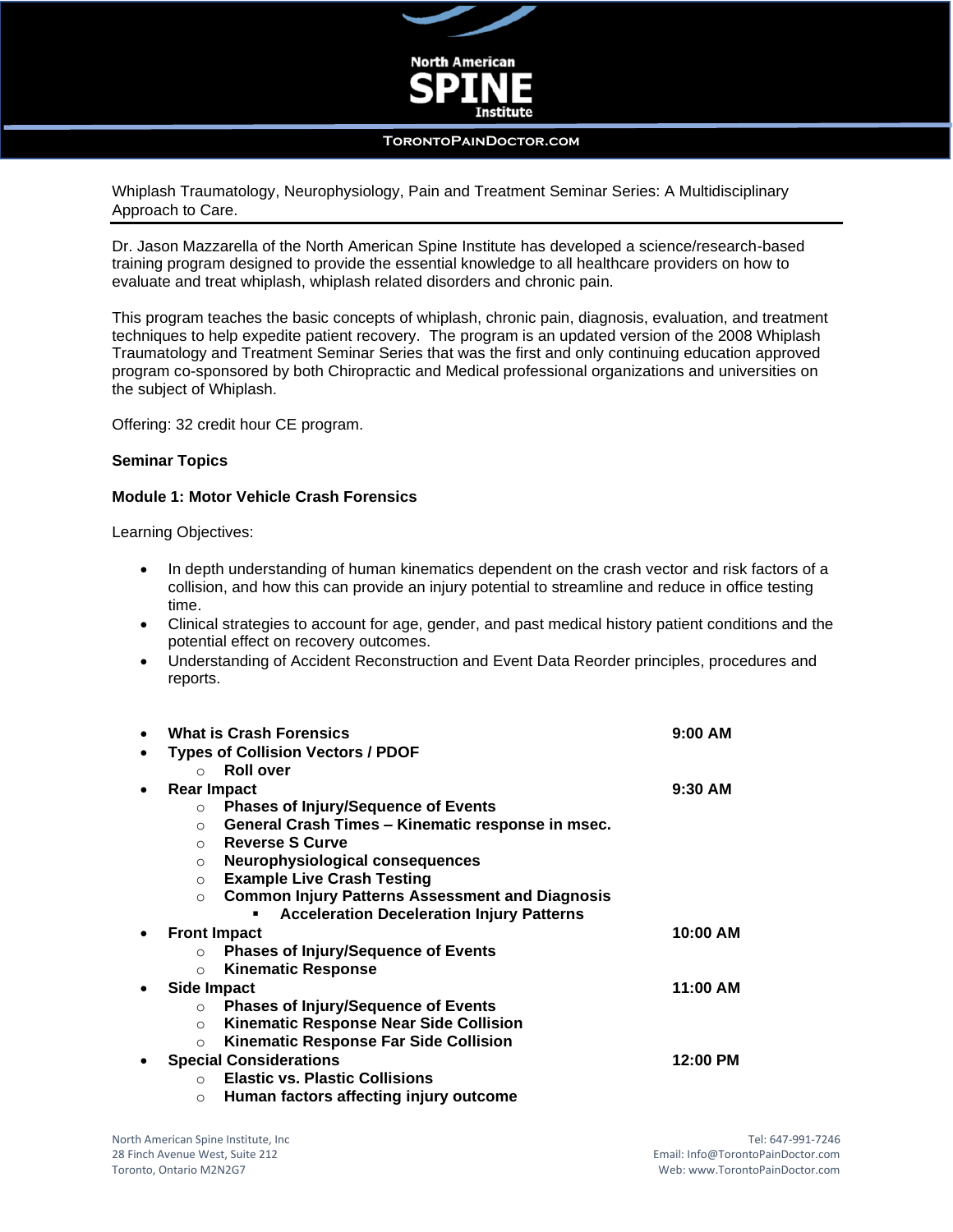| $\circ$ |  | Force loads acting on the spine |  |  |
|---------|--|---------------------------------|--|--|
|         |  |                                 |  |  |

| Lunch Break                                                                                                                                                                                                                                     | 12:30 PM to 1:00 PM |  |
|-------------------------------------------------------------------------------------------------------------------------------------------------------------------------------------------------------------------------------------------------|---------------------|--|
| <b>Accident Risk Factors</b><br>$\bullet$<br><b>Acute Risk Factors</b><br>$\bigcirc$<br><b>Late/Chronic Risk Factors</b><br>$\circ$                                                                                                             | $1:00$ PM           |  |
| <b>Accident Reconstruction and Injury</b><br>$\bullet$<br>ACR it's start in personal injury<br>$\circ$<br><b>General objective of ACR</b><br>$\circ$<br><b>ACR and Injury Analysis</b><br>$\circ$<br>ACR and court rulings on injury<br>$\circ$ | $3:00$ PM           |  |
| <b>Introduction to Event Data Recorders</b><br>$\bullet$                                                                                                                                                                                        | 5:00 PM             |  |
| End Day 1                                                                                                                                                                                                                                       | 5:30 PM             |  |

### **Module 2: Physical Examination**

Learning Objectives

- Utilize the most effective non-surgical methods to assess and diagnosis injuries to tendons, joints, muscles, and ligaments in Whiplash injury patients.
- Understand referred pain patterns to more accurately diagnosis Whiplash related injuries.
- Clinical strategies to account for age, gender, and past medical history patient conditions and the potential effect on recovery outcomes.
- Understanding of Whiplash Related Vestibular injuries pathophysiology including VOR, VCR, VSR, and Optokinetic reflexes.

| <b>History and Intake</b><br>٠                                                                    | $9:00$ AM |
|---------------------------------------------------------------------------------------------------|-----------|
| <b>Relevant Past Medical History</b><br>$\bullet$                                                 | $9:30$ AM |
| <b>Physical Examination - Muscle</b><br>$\bullet$                                                 | 10:00 AM  |
| Lunch Break                                                                                       | 12:00 PM  |
| <b>Physical Examination - Neurological</b><br>$\bullet$                                           | 12:30 PM  |
| <b>Trauma Neurology</b><br>$\circ$                                                                |           |
| <b>Spinal Cord Hypersensitivity after Trauma</b><br>$\circ$                                       |           |
| <b>Glia Cell Response</b><br>$\circ$                                                              |           |
| <b>Brain fMRI studies and pain</b><br>$\circ$                                                     |           |
| <b>Receptive Field enlargement</b><br>$\circ$                                                     |           |
| <b>Consideration of alterations in Endocrine function</b>                                         | $1:50$ PM |
| Hypothalamus controls limbic system and affect on autonomic and endocrine<br>$\circ$<br>function. |           |
| Hypothalamus role in regulating neuroendocrine and immune response.<br>$\circ$                    |           |
| <b>Physical Examination - Vestibular</b><br>٠                                                     | $2:00$ PM |
| <b>Physical Examination - Orthopedic</b><br>٠                                                     | $3:30$ PM |
| <b>Types of Referred Pain</b><br>$\bullet$                                                        | 4:00 PM   |
| <b>Neurotome</b><br>$\Omega$                                                                      |           |
| Angiotome<br>$\circ$                                                                              |           |
| <b>Dermatome</b><br>$\circ$                                                                       |           |
| <b>Myotome</b><br>$\circ$                                                                         |           |
| <b>Sclerotome</b><br>$\circ$                                                                      |           |
| <b>Viscerotomes</b><br>$\circ$                                                                    |           |

- **Whiplash Traumatology Associated Common Syndromes/Disorders 4:30 PM**
	- o **Thoracic Outlet Syndrome**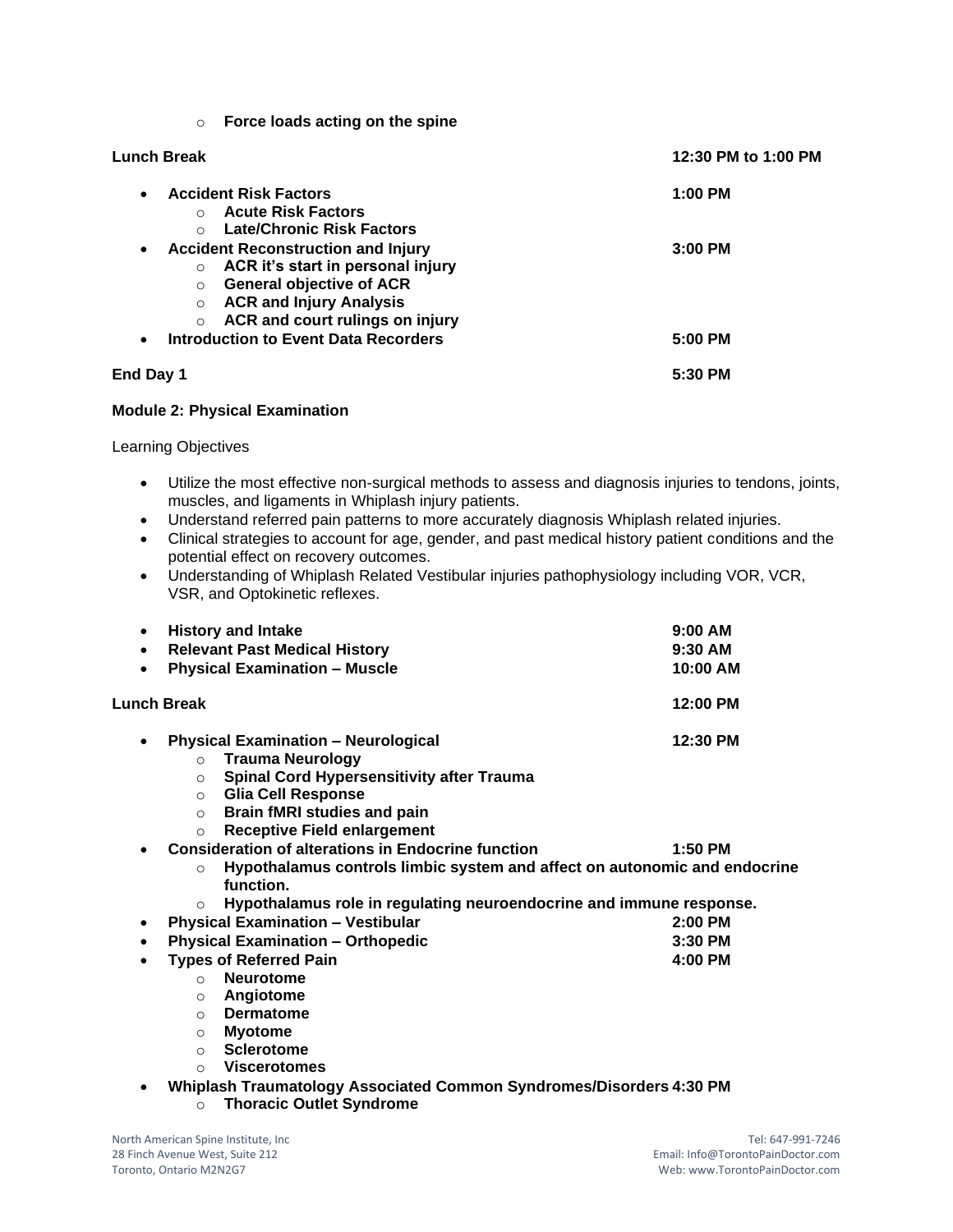- o **Carpal Tunnel Syndrome**
- o **Headaches**
- o **Sacroiliac Joint Injury**
- o **Vestibular Injury**
- o **Tinnitus**
- o **Traumatic Stress - Psychological components of Injury and Pain**
- o **Memory Acquisition and Storage**

### **End Day 2 5:30 PM**

# **Module 3: Neurophysiology**

Learning Objectives

- Application of, and new evidence for concussion diagnosis and treatment.
- Understanding concussion sub-types, common symptoms associated with injury patterns and best treatment options.
- Recommendations on how to use qEEG, sEMG, and Neurokinetic evaluation to assist in the diagnosis of accident-related spinal injuries, nervous system injuries and concussion.
- **Concussion Injury Mechanisms 9:00 AM**
	- o **Coup Counter Coup Injuries**
	- o **Pressure Gradient Injuries**
	- o **Diffuse Axonal Injuries**
	- o **Closed Head Injuries**
- **Concussion Sub-Types**
	- o **Mild Traumatic Brain Injury**
	- o **Blood Brain Barrier Disruption**
	- o **White Matter Disruption**
	- o **Grey Matter Disruption**
	- **Head Injury**
	- o **Post-Concussion Syndrome**
	- o **General Cognitive Processing Ability**
	- o **Reduced Cerebral Metabolism**

# **Lunch Break 12:00 PM**

|           |            | <b>Neuropathy Injury Mechanisms</b>      | 12:30 PM |
|-----------|------------|------------------------------------------|----------|
|           | $\Omega$   | <b>Human Factors - Steering Wheel</b>    |          |
|           | $\bigcirc$ | <b>Crash Factors - Offset Collision</b>  |          |
|           | $\circ$    | Vehicle Factors - Seatbelt and Airbag    |          |
| $\bullet$ |            | <b>Traumatic Stress</b>                  |          |
| ٠         |            | <b>Pain Pathophysiology</b>              | 1:00 PM  |
|           | $\circ$    | <b>Pain Terminology</b>                  |          |
|           | $\Omega$   | <b>Pain Pathophysiology</b>              |          |
|           | $\circ$    | <b>Pain Generators</b>                   |          |
|           | $\circ$    | <b>Pain Fiber Evaluation and Testing</b> |          |
|           | $\bigcirc$ | <b>Pain Neurotransmitters</b>            |          |
|           | $\circ$    | <b>Pain Response</b>                     |          |
|           |            | Inflammation                             |          |
|           |            | <b>Muscle Guarding/Splinting</b>         |          |
|           |            | <b>Altered Biomechanics</b><br>٠         |          |
|           | $\circ$    | <b>Digital Algometry Testing</b>         |          |

o **Nerve Adhesion Testing**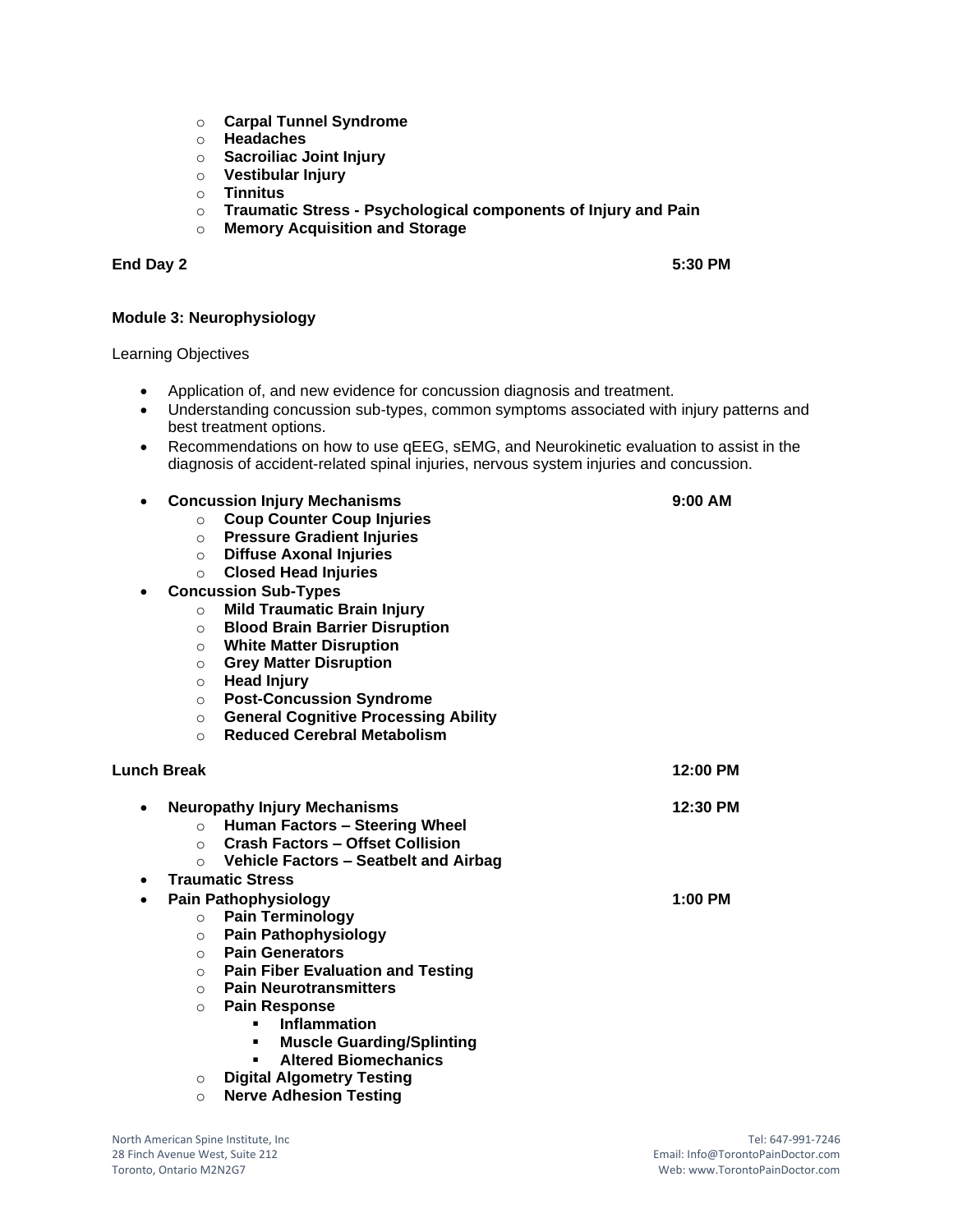| $\bigcirc$ | <b>Biomechanics in Pain Assessment</b>                            |           |
|------------|-------------------------------------------------------------------|-----------|
|            | <b>Neurophysiological Special Testing</b>                         | 3:00 PM   |
| $\circ$    | <b>Quantitive Electroencephlography (qEEG)</b>                    |           |
| $\Omega$   | <b>Surface Electromyography (sEMG)</b>                            |           |
| $\circ$    | Electromyography (EMG)                                            |           |
| $\circ$    | <b>Nerve Conduction Velocity (NCV)</b>                            |           |
|            | <b>Motor NCV study</b>                                            |           |
|            | <b>Sensory NCV study</b>                                          |           |
| $\circ$    | <b>AMA Guidelines 6° Edition Impairment</b>                       |           |
| End Day 3  |                                                                   | 5:30 PM   |
| $\bullet$  | <b>Vestibular Testing</b>                                         | $9:00$ AM |
| $\circ$    | Electronystagmography (ENG)                                       |           |
| $\Omega$   | <b>Visual Evoked Potentials (VEP)</b>                             |           |
| $\Omega$   | <b>Somatosensory Evoked Potentials (SEP)</b>                      |           |
| $\circ$    | <b>Posturography Computerized Testing</b>                         |           |
| $\circ$    | <b>AMA Guidelines 6° Edition Impairment</b>                       |           |
|            | <b>Module 4: Physical Medicine Treatment Options and Protocal</b> | 11:00 AM  |
|            |                                                                   |           |
|            |                                                                   |           |

- Optimized approaches for interpreting special images and making decisions about conservative care management if need.
- Recommendations on how to use point-of-care ultrasound and Posturography testing to assist in the diagnosis of accident-related spinal injuries, nervous system injuries and concussion.
- Optimized approaches for interpreting special images and making decisions about conservative care management if need.
- Updates in the management of Chronic Pain including biofeedback and physical medicine and rehabilitation treatment options.
- Understanding of Medico-legal requirements with evaluation, assessment and report writing.
- **Postural Analysis**
- **Cervical Traction**
- **Alpha Stimuation**
- **Photobiomodulation**
- **Pulsed Radio Frequency**
- **Neurofeedback**
- **Biofeedback**
- **Nutrition**

### **Lunch Break 12:30 PM**

- **Spinal Manipulation**
- **Acupuncture** 
	- o **Traditional Chinses Acupuncture** 
		- **C-Fiber / Chronic**
	- o **Auricular Acupuncture**
	- o **fMRI Studies**
	- o **Whiplash Treatment Options**
- **Electrical Therapy**
- **Laser Therapy**
- **Exercise** 
	- o **Strengthening**
	- o **Neurokinetic Exercises**
	- o **Muscle Re-Education**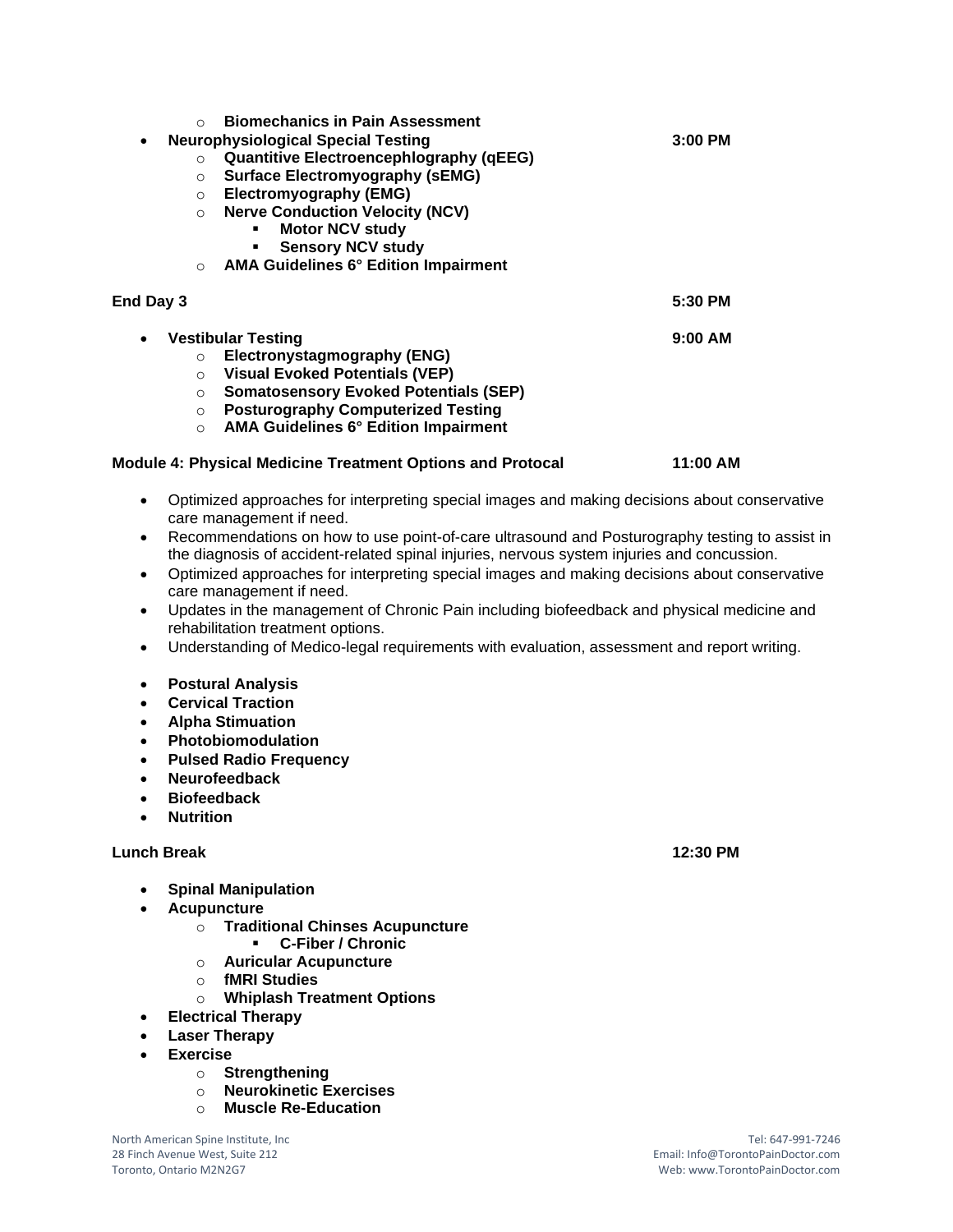- o **Vestibular Exercises**
- o **Nerve Mobilization**
- **Massage Therapy** 
	- o **Lymph Drainage**
	- o **Trigger Point Therapy**
	- o **Counter Rotation**
- **Medical**
	- o **Opioid Usage**
	- o **Pharmaceuticals**
	- o **Injections** 
		- **Trigger Point Injections**
		- **Nerve Blocks**
		- **Epidural Steroid Injections (ESI)**
		- **Botox** 
			- **Radiofrequency Neurotomy (RFN)**
	- o **Surgery**
- **Complimentary Care Post Rehabilitation** 
	- o **Yoga**
	- o **Pilates**
- **Consequences of Inadequate or Under Treatment**

## **Additional Special Testing 3:00 PM**

- **Radiographic Examination** 
	- o **Primary Veiws of Consideration**
	- o **Primary Lines of Measurement**
	- o **Standard of Care – Davis Series**
- **Videofluroscopy Examination**
- **MRI Examination** 
	- o **Diffuse Tensor Imaging (DTI)**
	- o **Magnetic Transfer Imaging (MTI)**
	- o **Magnetic Resonance Spectroscopy (MRS)**
	- o **Magnetic Source Imaging (MSI)**
	- o **Functional MRI (fMRI)**
	- o **BOLD fMRI (Blood Oxygen Level Dependent fMRI)**
	- o **Contrast-Enhanced MRI**
	- o **PET (Positron Emission Tomography)**
	- o **Radionuclide Bone Scan**
	- o **SPECT (Single Photon Emission Computed Tomography)**
- **CT Examination** 
	- o **Myelography**
- **Discography**
- **Bone Scan**
- **Thermography**
- **Regional Cerebral Bloodflow Perfusion Examination**
- **POCUS US**
	- o **Angiography and Color-Coded Duplex Sonography (CCDS)**
	- o **Muscular Evaluation**

## **Sample Assessment and Report Writing – MedLegal 4:30 PM**

- **Sample report review**
	- o **Documentation**